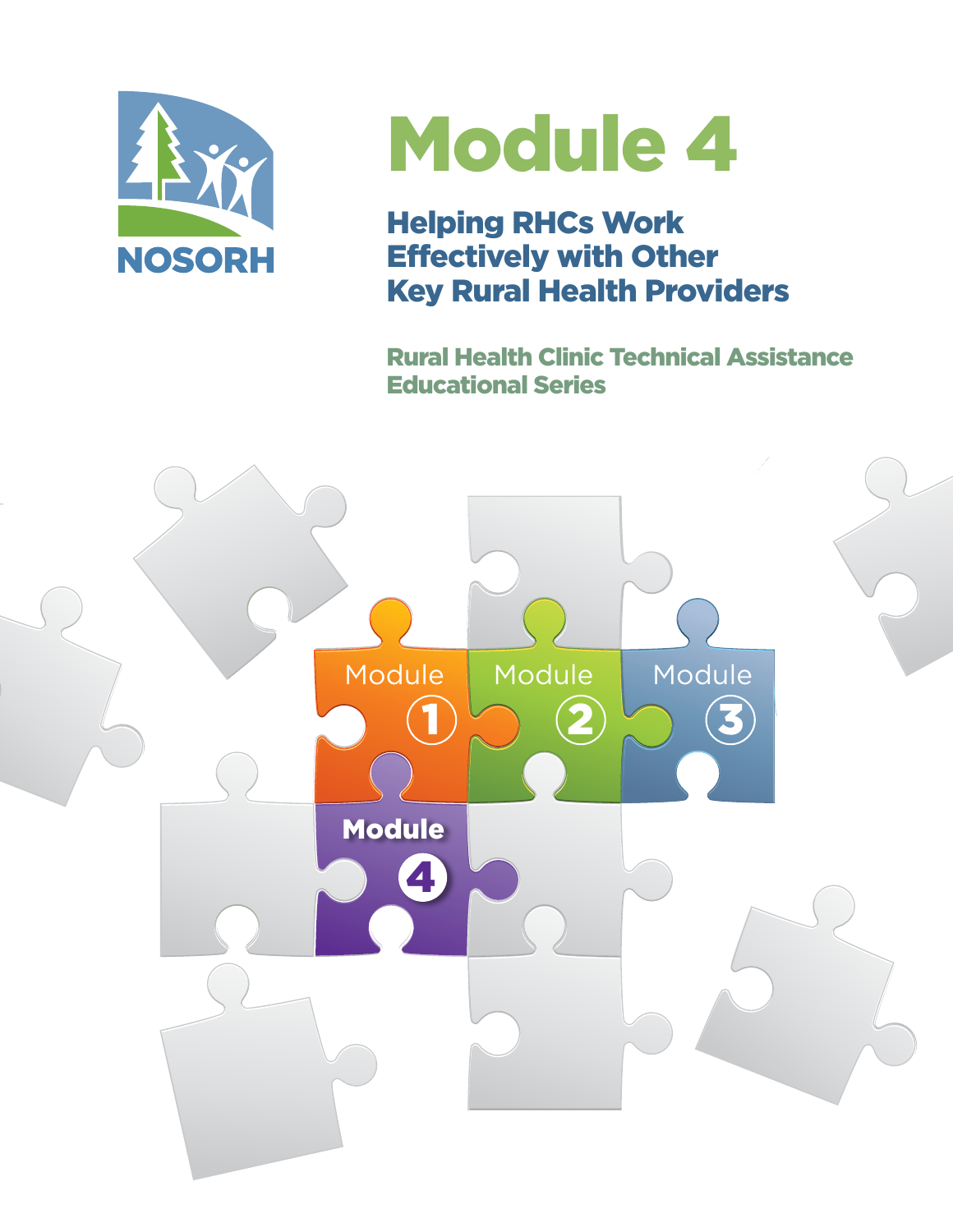## MODULE 4

# Helping RHCs Work Effectively with Other Key Rural Health Providers



## Target Audience and Objectives

This module is designed for State Office of Rural Health (SORH) staff with some experience working with Rural Health Clinics (RHCs), Federally Qualified Health Centers (FQHCs), health professional shortage area (HPSA) designations, the National Health Service Corps (NHSC), the Critical Access Hospital (CAH) program, pharmacy programs, rural and referral hospitals, Emergency Medical Systems (EMS), and other rural health providers.

- 1. Review how RHCs can work effectively with other rural health providers.
- 2. Review how SORH staff can introduce RHCs to other rural safety-net providers by outlining RHC benefits and unique aspects of these primary care providers.
- **3.** Help SORHs develop a strategy to facilitate optimizing RHC involvement with other rural safety-net providers in rural communities.
- 4. Help SORHs build on their own expertise and develop a greater understanding of available resources by connecting to RHC resources that benefit rural communities and other rural safetynet providers.

## RHCs and CAHs

RHCs and CAHs are natural partners. Both are in rural communities; both serve rural, underserved and uninsured populations; both receive special payment provisions from the Centers for Medicare and Medicaid Services (CMS) for care provided Medicare beneficiaries and from states for Medicaid beneficiaries.

The Federal Office of Rural Health Policy (FORHP) provides direct technical assistance support and other resources to CAHs via the Medicare Rural Hospital Flexibility Program (Flex). FORHP provides indirect technical assistance to RHCs through funds provided to the National Association of Rural Health Clinics (NARHC) for conference calls and a listserv as well as availability of some financial support through the Flex Program. FORHP also provides funds to the National Organization of State Offices of Rural Health (NOSORH) for the development of the RHC TA Project learning modules — including this module, which is designed to help SORH increase the technical assistance they provide to RHCs and the communities they serve. Each SORH selects the types and levels of technical assistance offered in their state. SORH also provide support to CAHs, and many of them provide support to RHCs.

RHCs and CAHs work closely in some rural communities; in fact, in some instances, CAHs own RHCs in their communities. Some CAHs are developing RHCs as provider-based RHCs, while others are deciding not to manage RHCs as providerbased RHCs if it no longer makes business sense. In those instances where the latter is true, CAHs are either helping the RHCs transition to independent status or closing the practice.

Specific financial and community situations and other legitimate differences influence a CAHs' decision to own provider-based RHCs or support them as independent RHCs. Therefore, it is beneficial for SORHs to consider why, when, and how these issues arose if asked to offer support to CAHs and RHCs. There may be financial imperatives driving decisions, for example, or other community primary care practice issues involved. For the most part, CAHs are — and must be — engaged in supporting primary care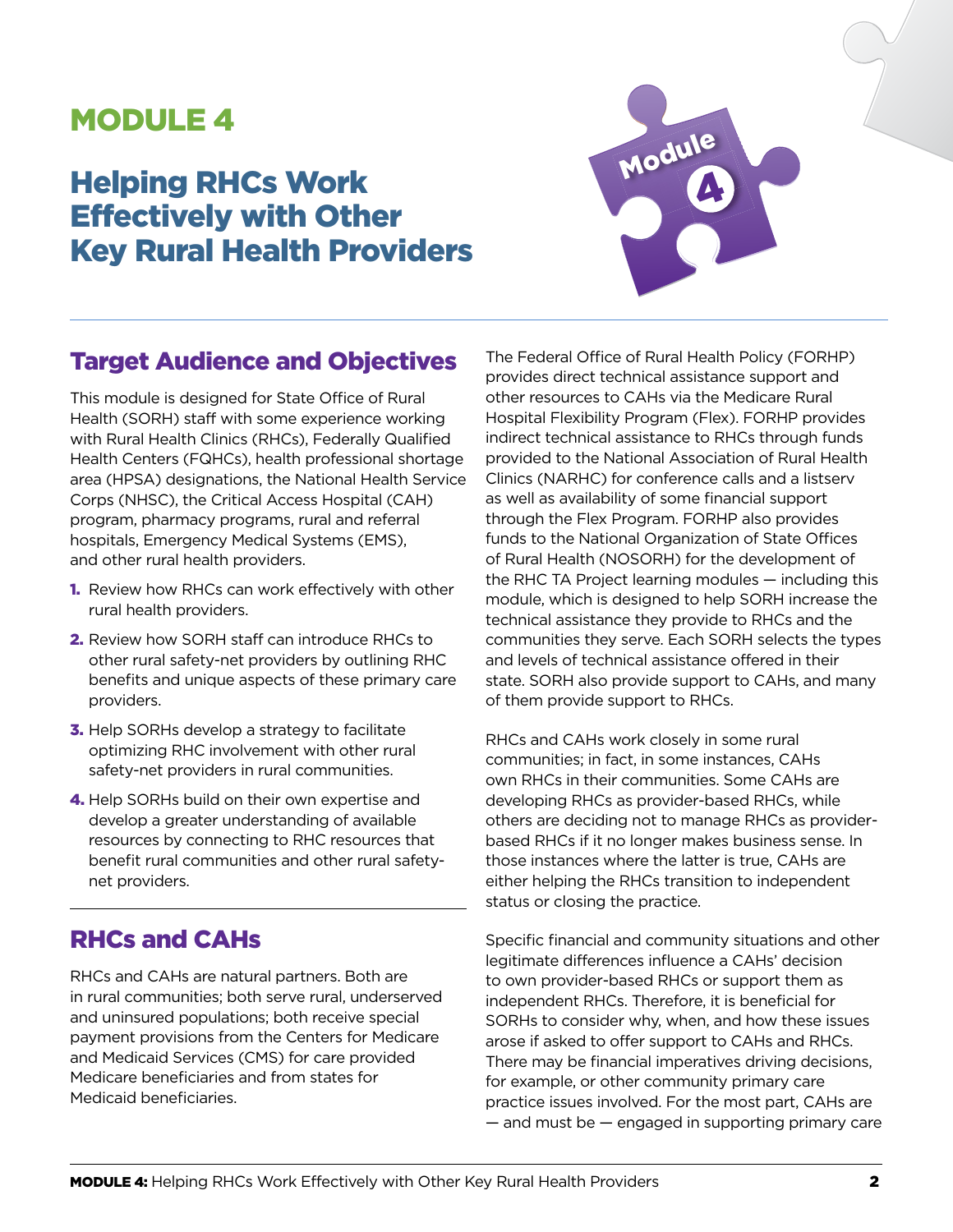

practices in their community; how that assistance is structured, however, varies by community, over time, and also as leadership changes.

To help gain some perspective on such a fluid situation, a former FORHP coordinator for the Medicare Flexibility Program asked several consultants with with whom he worked with why and when CAHs own RHCs and operate them as provider-based RHCs and when they do not. He provided the following insights.

According to one expert's opinion regarding the question why CAHs support RHCs and own RHCs the following was provided:

*"CAHs generally get into RHCs in order to stabilize or grow their community's medical staff (or to protect market share) and not because they think they can profit on the RHC itself. For the most part, and to the extent the RHC can meet productivity targets and recruit a mid-level provider, RHCs are often the best option for reducing the losses associated with a maintaining a primary care medical staff."1*

Another CAH expert responded as follows:

*"In comparison to CAHs that did not operate a RHC, we found that CAHs that operated a RHC had:*

- **•** a lower median cash flow margin; lower patient *deductions;*
- **•** a higher proportion of Medicare/total patient *days; lower Medicare outpatient charges/total charges; higher salaries/total expenses; and*
- $\bullet$  *lower average daily census for acute patients.*

*So it is a mixed bag, slightly tending towards a negative impact."2*

A third expert said CAHs owning provider-based RHCs is conditional on a variety of factors, described as follows:

*"It all depends; payer mix and practice productivity are key to answering this question along with how Medicaid handles CAH reimbursement and how Medicaid pays RHCs. I would say that, from a Medicare-only point of view, there is often very little difference between CAH Medicare split billing payments using the Method II option and provider-based RHC reimbursement. When you factor in the shift in overhead, there could be a balance in favor of CAH reimbursement vs. PB RHC."3*

#### CAH Ownership Scenarios: A CAH

administrator recently said he was buying three primary care practices to protect the hospital's market share, adding that a larger regional hospital would buy them if his hospital did not. This administrator questioned if it would be more advantageous to the hospital's bottom line to set up provider-based RHCs or independent RHCs. He hired consultants to run the numbers and advise him on which to pursue.

In another situation, a provider-based RHC contacted the Georgia Rural Health Association in early January 2011 to ask for help. The CAH administrator told the RHC nurse practitioner (who also serves as the practice administrator and leader) that they would be "spun off" as an independent RHC within two weeks — a decision based on advice from the hospital's auditors. RHC staff were concerned that it was not possible to have the split occur that quickly. A more realistic spin-off timeline was arranged, but the CAH did not change its position to maintain the RHC as provider-based.

In a third scenario, a CAH administrator announced during a mid-May RHC workshop in Georgia that the hospital is building two new provider-based RHCs. The sites have been approved and the plan is for the clinics to open in September 2011.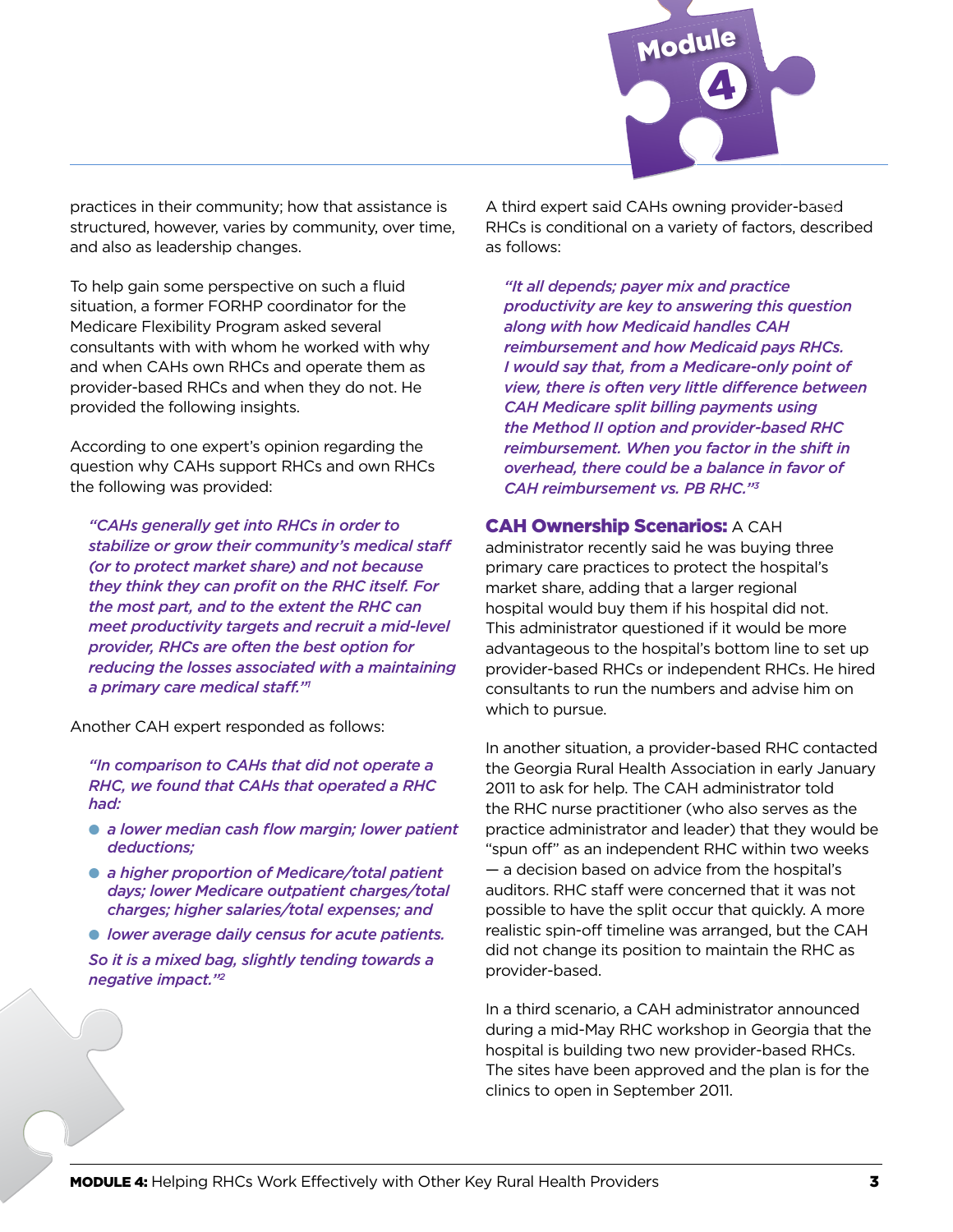The hospitals in the Georgia examples are located within 100 miles of each other. The difference in how these separate situations were resolved is most likely the result of the existing clinical communities and reaction to advice received from their accountants, consultants, and advisors.

It is important for SORH staff to be aware that varying community and clinical situations lead to different advice

Both CAHs and

RHCs are assets

in ensuring

access to

high-quality

health services

for rural people.

and outcomes. It is not always true that it makes good, savvy business sense for CAHs to own providerbased RHCs. What is true, however, is that CAHs need to have strong relationships with primary care providers and support primary care access for Medicare, Medicaid, insured and uninsured people living in the communities they serve. CAH clinical and administrative leaders must have relationships with primary care providers who will refer patients and clients to their hospital; use the CAH for care that can be appropriately managed in the hospital; and use the CAH for

1<br>1<br>1

laboratory and other clinical services needed by patients.

A December 2010 report by Stroudwater Associates titled Clinic Considerations For: Provider Based (PB) Clinics; Rural Health Clinics (RHC), Federally Qualified Health Clinics (FQHC) outlines the fiscal, governance and eligibility issues that rural hospitals and other rural providers should consider when trying to determine what types of primary care practices communities and providers should choose.

The report also provides an overview of the intricacies, considerations and options of various types of rural primary care practices. It might be a helpful resource to SORH staff interested in learning more about the decisions that CAHs and other rural hospitals make when considering the primary care providers they will support.

It is important for the CAH and the RHCs in a particular service area to understand each other's clinical capacity, recognize that both receive assistance from SORHs and the FORHP, and remember both serve Medicaid and Medicare beneficiaries and other medically underserved populations. CAHs and RHCs should work together on important issues such as creating compatible electronic health records, utilizing health information technology to transfer information, working together to recruit and retain primary care providers and other

> key personnel, improving the quality of care, preventing hospital re-admissions, and performing other work that improve healthcare quality and build the infrastructure in the rural community in which they work.

RHCs have specific emergency care responsibilities important for the CAH to understand (see page 10), as well as unique staffing requirements.

SORHs are in a pivotal position to ensure that gaps are identified and bridged between RHCs and CAHs. If there are gaps in understanding

what each provider contributes, SORHs could bring RHCs and CAHs together to discuss partnership opportunities and help ensure there is a strong relationship between these important safety net providers. Both CAHs and RHCs are assets in ensuring access to high-quality health services for rural people.

SORH can help facilitate RHCs and CAHs "by being at the table" together representing rural communities, other rural providers and rural Medicare and Medicaid beneficiaries when resources or plans are being made. All SORHs are concerned to some extent with the quality improvement work taking place in CAHs in their respective states. RHC providers often admit patients to a CAH and continue to provide care for the patient upon discharge. RHC providers might be a part of quality initiatives directed by the CAH or small rural hospital, but some RHC providers are not involved. SORH staff could decide whether it is an important priority for rural health to ensure RHCs are

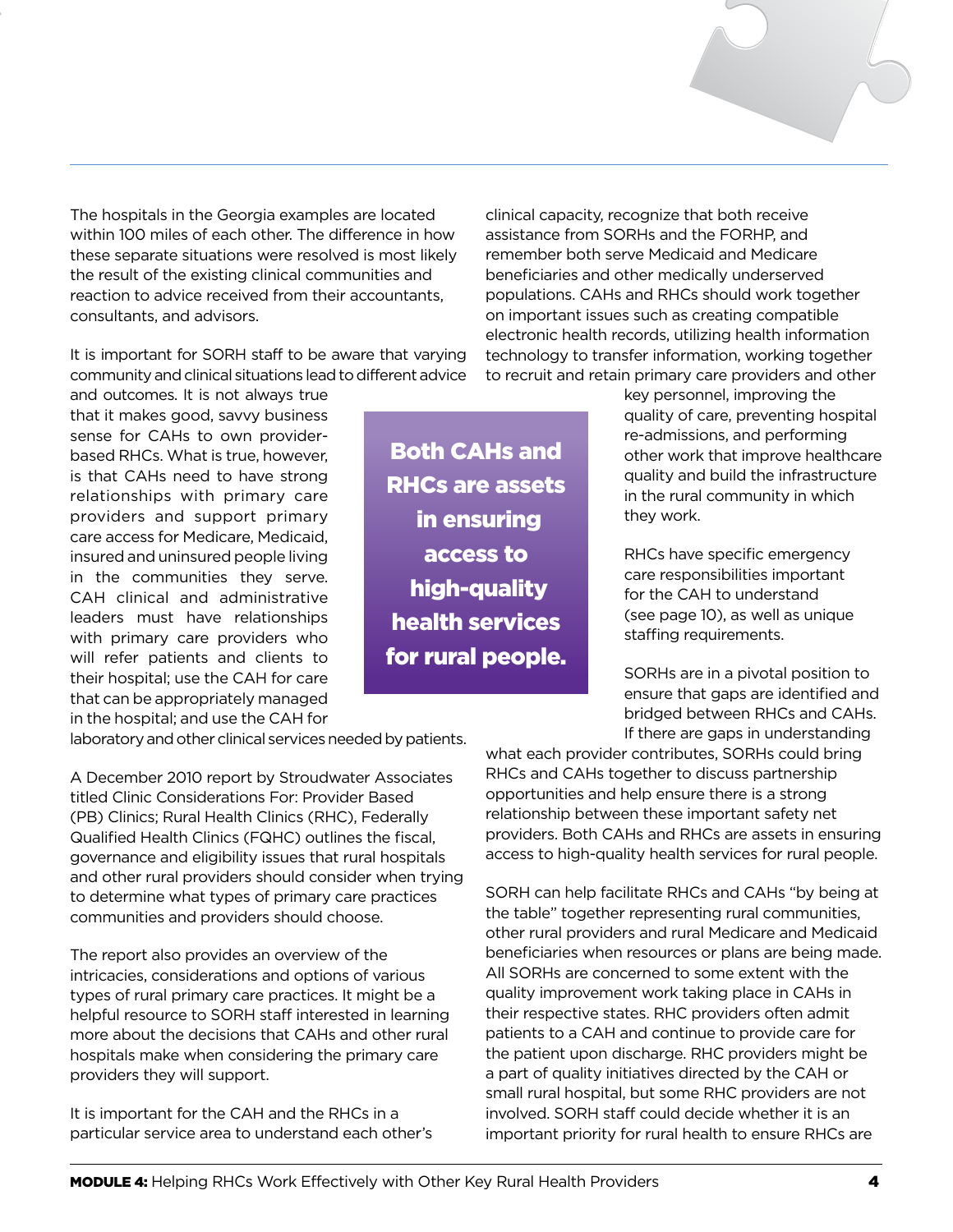

included in quality improvement projects, programs 1 to reduce hospital re-admissions, plans to develop products for Accountable Care Organizations and other quality initiatives.

Ensuring RHC involvement in quality improvement activities will be enhanced by having SORH staff continuously asking how RHCs are included, and by continuing to have them question/remind the state Flex coordinator to think of RHCs as key primary care providers. SORH should not assume provider-based or independent RHCs are at the "quality table"; it will be helpful for the SORH to continue urging inclusion and continue inviting RHCs to participate in quality improvement work.

## RHCs and Small Rural Hospitals

Small rural hospitals not certified CAHs also work closely with and can own RHCs. Many of the previous comments apply to the working relationships between other rural hospitals and RHCs.

## RHCs and Federally Qualified Health Centers (FQHCs)

Both RHCs and FQHCs are primary care providers; they are also safety net providers with special payment provisions available through CMS. RHCs and FQHCs share a lot of similarities, but they have significant differences as well (as outlined in the following chart). For example, while both receive special payment provisions through CMS, the way those payments are calculated, and the amount paid varies. RHC and FQHC payment methodologies and payment nuances are beyond the scope of this document; however, the following information from the Colorado Rural Health Center might be useful.

| <b>Comparison of Rural Health Clinics (RHCs) &amp;</b><br><b>Federally Qualified Health Centers (FQHCs)</b><br><b>Reimbursement</b> |                                                                                                                                                                    |  |  |  |
|-------------------------------------------------------------------------------------------------------------------------------------|--------------------------------------------------------------------------------------------------------------------------------------------------------------------|--|--|--|
| <b>RHCs</b>                                                                                                                         | <b>FQHCs</b>                                                                                                                                                       |  |  |  |
| The Medicare upper<br>payment limit for<br>independent RHCs<br>is \$113.00 per visit<br>per visit in 2022. <sup>4</sup>             | <b>The Medicare</b><br>PPS rate per visit for<br><b>FQHCs is \$180.16 for</b><br>2022. This rate is updated<br>annually by the FQHC<br>market basket. <sup>5</sup> |  |  |  |

(Note: Rural primary care sites can also apply to be designated as an FQHC Look-Alike by the U.S. Health Resources and Services Administration (HRSA). FQHC Look-Alike providers are not discussed in this document. For more information, please visit the HRSA Bureau of Primary Care website at **[https://](https://bphc.hrsa.gov/programopportunities/lookalike/index.html) [bphc.hrsa.gov/programopportunities/lookalike/](https://bphc.hrsa.gov/programopportunities/lookalike/index.html) [index.html](https://bphc.hrsa.gov/programopportunities/lookalike/index.html)**[.](https://bphc.hrsa.gov/programopportunities/lookalike/index.html.)

RHCs and FQHCs can be in the same community; in the same county or parish; and/or within the same Health Professional Shortage Area (HPSA) or Medically Underserved Area (MUA). RHCs and FQHCs sometimes have good working relationships, however these primary care providers all too often have either a strained relationship or no working relationship whatsoever.

It is helpful for SORHs to understand some of these nuances — especially if they also serve as their state's respective Primary Care Office. In that role, SORHs work with a full range of rural primary care providers — from private practices to practices operating in HPSAs eligible for the 10% Medicare Geographic HPSA bonus, to practices certified as RHCs, to RHCs using a sliding fee scales (SFS) and using NHSC loan repayment resources or scholars, to FQHCs receiving a federal operational subsidy for providing primary care to the uninsured.

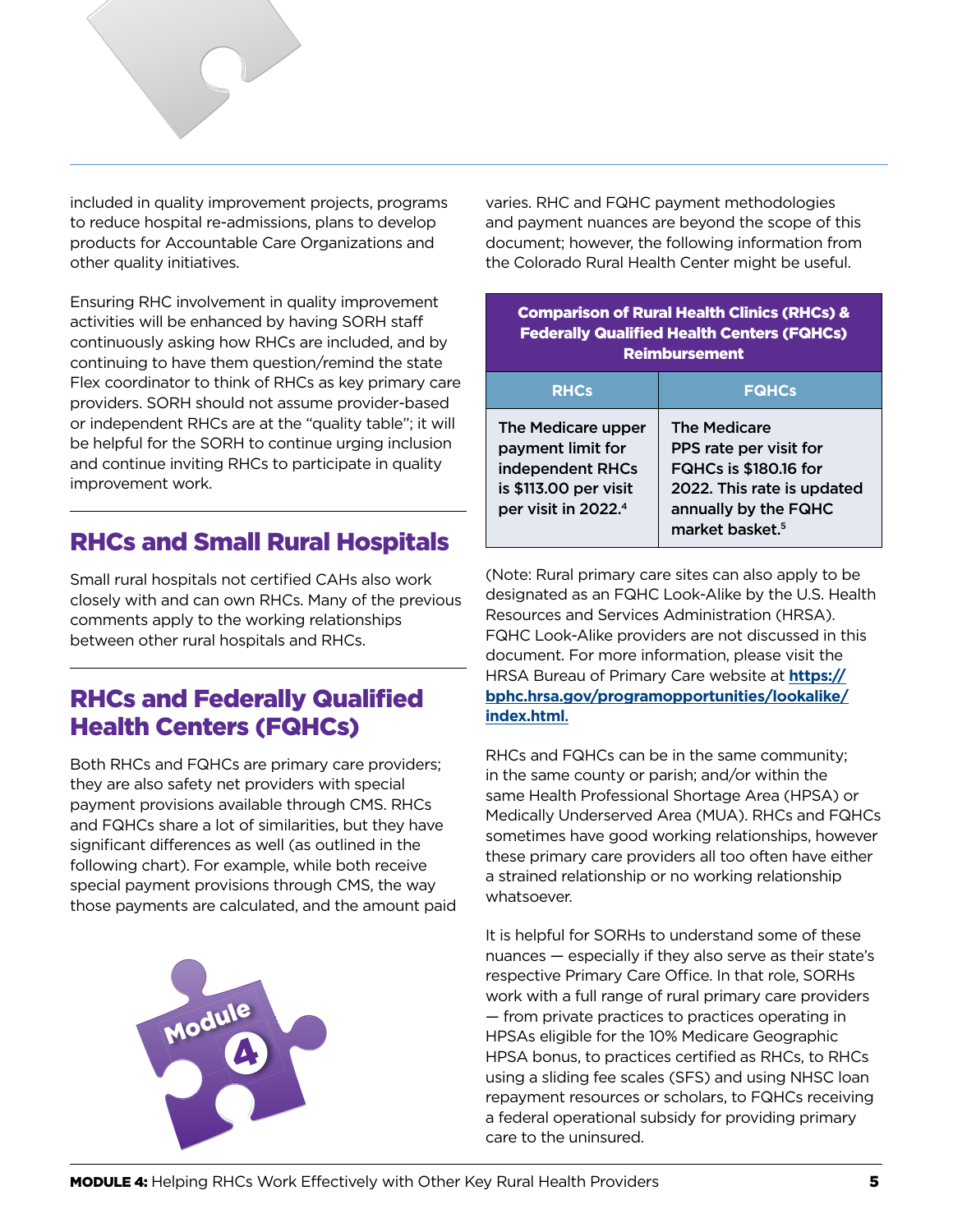| <b>Figure 1: Rural Primary Care Practices</b>                |                                                                                       |                                                                                                                                |                                                                                                                           |                                                                                                                                                      |                                                                                                                       |  |
|--------------------------------------------------------------|---------------------------------------------------------------------------------------|--------------------------------------------------------------------------------------------------------------------------------|---------------------------------------------------------------------------------------------------------------------------|------------------------------------------------------------------------------------------------------------------------------------------------------|-----------------------------------------------------------------------------------------------------------------------|--|
| <b>Continuum of State and Federal Resource Intervention</b>  |                                                                                       |                                                                                                                                |                                                                                                                           |                                                                                                                                                      |                                                                                                                       |  |
| practice<br>accepts cash<br>and private<br>insurance<br>only | practice accepts<br>all insured<br>patients,<br>including<br>Medicaid and<br>Medicare | practice located<br>in rural<br>geographic<br>primary<br>care HPSA<br>- receives<br>10% bonus<br>for Medicare<br>beneficiaries | practice<br>certified as<br>independent<br>or provider-<br>based RHC, no<br>$SFS - receives$<br>enhanced<br>reimbursement | practice certified<br>as independent<br>or provider-based<br>RHC, uses $SFS$ –<br>receives enhanced<br>reimbursement and<br><b>NHSC</b><br>resources | $FQHC -$<br>receives HRSA<br>operational<br>grant subsidy;<br>enhanced<br>reimbursement<br>and other HRSA<br>benefits |  |

SORHs should be aware of the continuum of primary care available in rural communities and how each type serves rural people. As noted in Figure 1 (above), primary care providers that only accept private payers/private insurers are the only ones that do not benefit from state or federal government investments in primary care. As the table moves to the right, the federal and state investment increases. It is helpful to understand how the state and the federal government invests in primary care and how these investments help retain primary care providers to serve rural people; in so doing, SORH staff can help bridge gaps and strengthen the technical assistance provided.

Primary care is an essential part of the rural safety net; it is the platform upon which all other parts of the healthcare system are built. Therefore, communitybased primary care must be strong; it should help ensure access and improve the quality of care for rural people.

Because RHCs and FQHCs can be located in the same geographic community, there is opportunity for friction and misunderstanding. However, there are also outstanding opportunities to develop a working relationship. As mentioned above and in some of the suggested reading documents, FQHCs receive a direct federal grant to provide care to clients that do not have health insurance. They also receive other benefits, such as malpractice protection, direct technical assistance, access to discount pharmacy pricing through the 340B drug pricing program, support for retention and recruitment of primary care providers, and support for building the practice

itself and start-up support (visit the **[HRSA Bureau of](https://bphc.hrsa.gov/programrequirements)  [Primary Health Care website](https://bphc.hrsa.gov/programrequirements)** to learn more).

Although RHCs are also significant assets, for many rural communities, especially those in which a high percentage of the population is poor and uninsured/ underinsured, an FQHC could be the primary care practice that provides the essential support that community requires. Generally, if there is a heavy concentration of uninsured and underinsured people, an RHC would not be able to provide the same level and amount of primary care since it does not receive federal operational subsidies. The FQHC by design is required to see all patients regardless of ability to pay and is required to use a sliding fee scale (discussed in Module 3) to ensure a patient's inability to pay does not create a barrier to care.

Even though some RHCs are not able to provide access to care to all people regardless of ability to pay, many do. Although RHCs are not required to publish and use a sliding fee scale (SFS), many use one anyway and charge patients for care based on income. RHCs that do use a SFS can apply for retention and recruitment assistance through the NHSC.

For RHCs and FQHCs to be successful, both must have a good balance between private-pay patients and Medicaid and Medicare beneficiaries. When a new provider moves into a market or community, there is often concern that existing practices will lose paying patients. Because RHCs benefit mostly from enhanced Medicaid and Medicare reimbursements,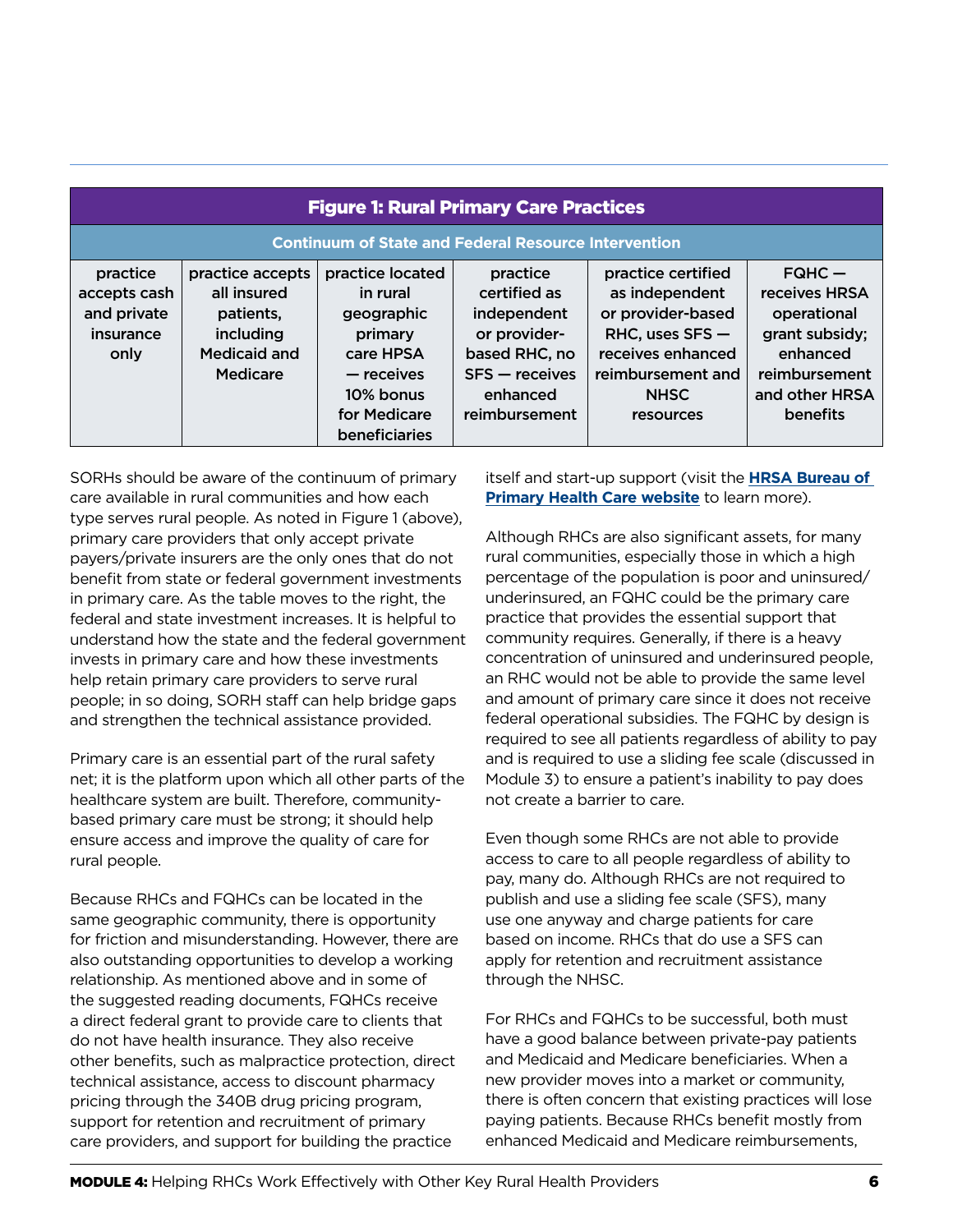RHCs should be concerned that a new FQHC in the community will damage the business of the practices already there — a concern often shared by other private primary care providers as well. The concern is generally that the other practices will lose Medicaid and Medicare patients to the new FQHC practice.

How often this happens is unclear, however. The evidence of the amount of work RHCs perform as safety net providers in rural America and the amount of

care provided to rural Medicaid and Medicare beneficiaries is clear and impressive.

SORHs can help work through concerns between RHCs and FQHCs. Several are already doing that, including the Iowa Office of Rural Health. The Iowa ORH has created the Iowa Collaborative Safety Net Provider Network, an approach that supports and promotes RHCs and FQHCs working and learning together. The network provides a forum for safety net health care providers from across the state to identify common unmet needs that can be addressed cooperatively. Network participants include Community

Health Centers, Free Clinics, RHCs, Family Planning Agencies, Maternal and Child Health Centers, Local Boards of Health, and other safety net providers."6 The Network is administered by the Iowa Primary Care Association and funded by the Iowa legislature.

The director of the Iowa ORH lists the following benefits of RHCs participating in the network:

- **n** Brings RHCs together for networking opportunities;
- $\blacksquare$  Helps RHCs participate in a regional and state initiative;
- $\blacksquare$  Helps RHCs understand the value of data collection;
- Educates RHCs about funding, grant and training opportunities;

For RHCs and FQHCs to be successful, both must have a good balance between private-pay patients and Medicaid and **Medicare** beneficiaries.

- Builds RHC leaders and promotes leadership; and
- Helps RHCs feel included in the world of "safety-net" providers.

Iowa ORH staff work on strengthening partnerships between RHCs and FQHCs, thereby making the safety net stronger for rural Iowans.

The North Carolina Office of Rural Health (NC ORH)

also has a long history of working with FQHCs, RHCs and other primary care providers to improve quality and help clinics improve their practice management efficiencies and resolve clinical/ management issues. The NC ORH continues to improve the rural health infrastructure by supporting collaborative FQHC and RHC efforts at the community level. Examples of these partnerships can be found in Gaston County, Henderson County and Saluda, where FQHCs work with RHCs interested in learning more about FQHC funding, support, regulations and requirements. In another North Carolina community where the RHC has been very

clear about wanting to remain independent as long as possible, the RHC is exploring scenarios with a local FQHC in case it would become necessary for the RHC to convert to an FQHC or other service model. A few North Carolina FQHCs have reached out to receptive RHCs to explore how they also could work together more effectively.

The North Carolina Community Health Center Association also extends invitations to RHCs and state- supported Rural Health Centers to participate in their annual meeting. The NC ORH has paid for RHCs to participate in that meeting as it is considered another strategy to promote collaboration and synergy.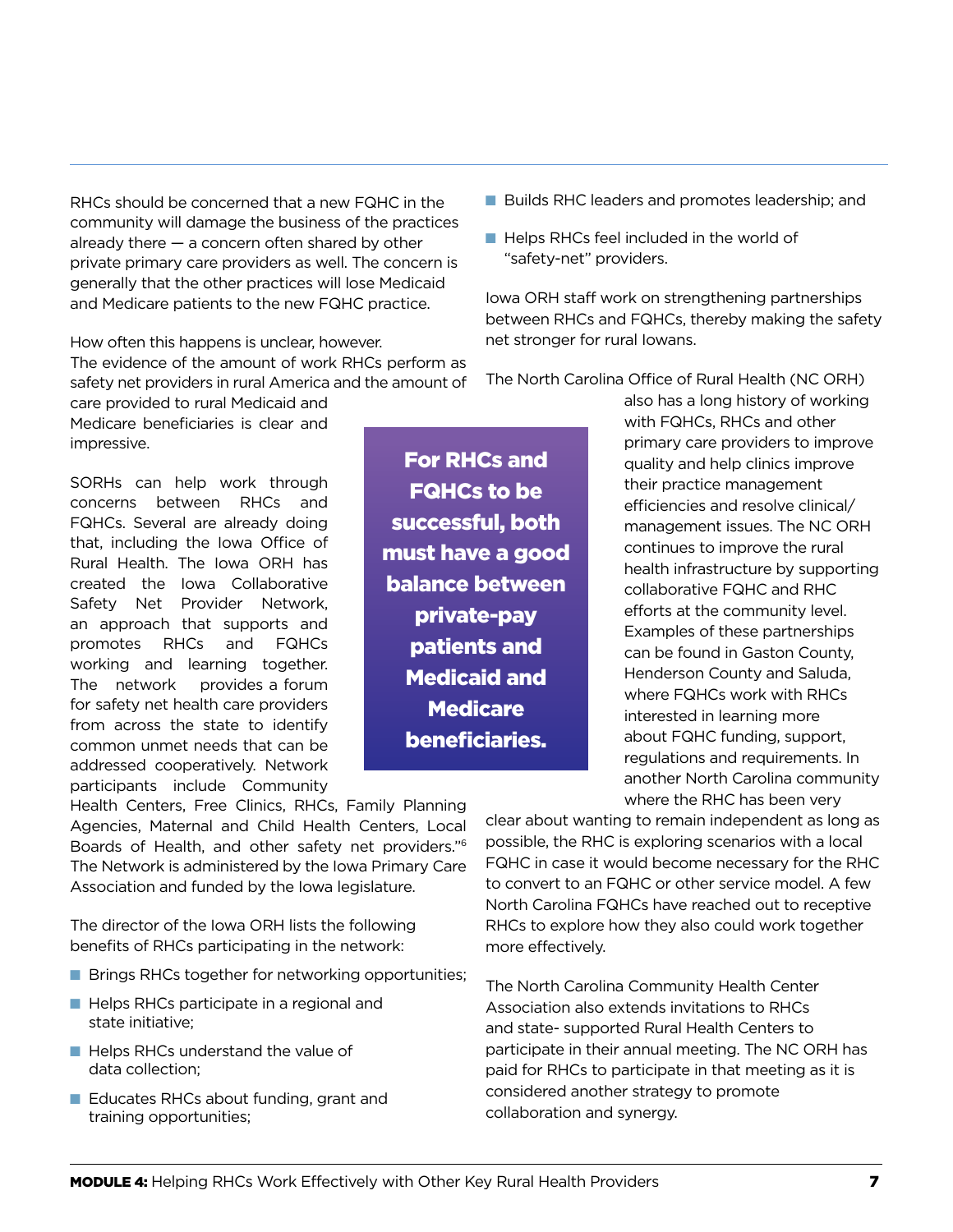The Colorado Rural Health Center is another SORH assisting RHCs and FQHCs. CRHC is working directly with the Colorado Community Health Network (the state's primary care association) and ClinicNet (a group that supports safety net clinics) to create an environment where RHCs, FQHCs and other safety net clinics can collaborate more effectively. Working with these organizations, CRHC sponsors Safety- Net Clinic Week each year to promote RHCs, free health clinics and faith-based clinics as part of the overall primary care safety net in rural Colorado. According to the center's web site, Safety-Net Clinic Week "is devoted to educating the public and policy makers about often overlooked providers, community-funded safety net clinics and federally certified RHCs that care for uninsured and underinsured Coloradans."7

The idea is that through working together at the state level, these very crucial primary care providers can increase their effectiveness, deepen their understanding, and build awareness that will lead to more effective, collaborative and non-duplicative work in underserved communities. The next step in this strategy is for clinical and administrative providers (three from each group) to work together on finding opportunities for synergy and improvements. The state-level participants will help facilitate those exchanges and discussions. Competition and noncommunication are costly and the hope is that through this effort, RHCs, FQHCs and free clinics will learn about each other, build bridges and offer a stronger safety-net for the many in Colorado who depend on access to the essential primary care services.

Colorado also encourages and supports RHCs' involvement in medical home initiatives, as well as participating in quality improvement activities.

SORHs are in a very good position to work within the state to help ensure primary care assets are recognized, deployed, and used most effectively. This important work will be done best when SORHs are clearly aware of what the issues are from all parties involved. States are major players and have a real reason to want to attract and retain resources needed to ensure their citizens benefit from the best care available. That is yet another reason why SORHs need to be engaged with RHCs and help provide visibility and support to the RHCs in the state. Here are some other potential steps:

- $\blacksquare$  Recognize and understand why there is concern on the part of some RHCs about FQHC expansion, and vice versa.
- Consider what Iowa, North Carolina and Colorado are doing to work with RHCs and FQHCs. Ask questions or ask for more information.
- Review the HRSA-supported conference call on November 23, 2010 (archived on the ORHP website) and re-read the HRSA, BPHC Program Assistance Letter (Document # 2011-02) titled Health Center Collaboration.
- $\blacksquare$  Convene a meeting with the state Primary Care Office and the Primary Care Association to discuss the strategic direction of the state in developing and expanding FQHCs.
- $\blacksquare$  Convene a discussion meeting with a few RHCs to gain insight or review the notes from the NRHA RHC Constituency Group meeting from January and May 2011 (if available for sharing).
- **n** Participate in a NOSORH discussion session about engaging and assisting RHCs and FQHCs with managing primary care growth in rural communities in your state.

### RHCs and Emergency Medical Systems (EMS)

As part of certification, RHCs must be able to provide emergency services. When an initial RHC site survey is conducted, the surveyor looks to see if the RHC meets many standards, one of which is the emergency standard:

*"(3) Emergency: The clinic provides medical emergency procedures as a first response to common life-threatening injuries and acute illness, and has available the drugs and biologicals commonly used in life saving procedures, such as analgesics, anesthetics (local), antibiotics, anticonvulsants, antidotes and emetics, serums and toxoids."8*